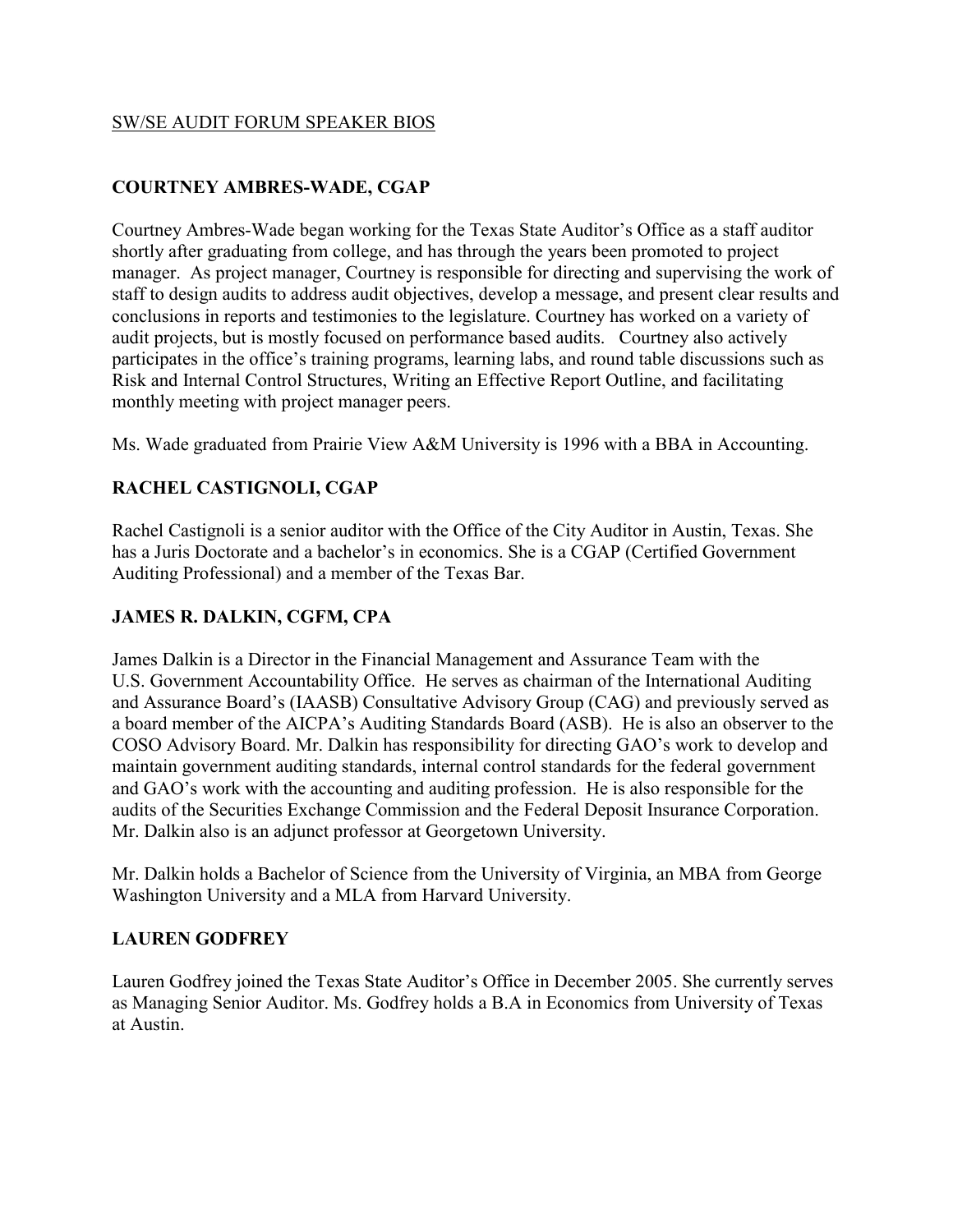#### **RONALD C. GREEN**

Ronald C. Green is a shareholder with the international law firm Greenberg Traurig, LLP. He has practiced law for more than 20 years and has been involved in all aspects of public finance since 2004, as an issuer, auditor and public finance attorney. He served six years as the elected Controller for the City of Houston, where he acted as its chief financial officer. Prior to serving as Controller, Ronald served six years as an at-large member of the Houston City Council. As a hands-on CFO, Ronald led the issuance and refinancing of more than \$15 billion in tax-exempt and taxable municipal bonds and more than 50 audits, performance reviews and special investigations.He earned both a Bachelor of Science and a Master of Business Administration from the University of Houston, as well as a law degree from Texas Southern University's Thurgood Marshall School of Law. He is licensed to practice law in the State of Texas, the District of Columbia, the 5th Circuit Court of Appeals and the United States Supreme Court.

### **KARIN HILL**

Karin Hill is the Director of Internal Audit for the Texas Health and Human Services system. She previously served as Internal Audit Director for the Texas Department of Assistive and Rehabilitative Services. She also has been the Chief Internal Auditor for the Texas Juvenile Justice Department and a Staff Auditor for the Texas Commission for the Blind. Before working for the state, she served in the United States Air Force for nine years, including as cost analyst and administrator for an internal control review program. Hill has a bachelor's degree in management and accounting from Park College and a master's degree from Southwest Texas State University. She also is a graduate of the Governor's Executive Development Program, and is a member of the Institute of Internal Auditor's Committee of Research and Education Advisors, and the State Agency Internal Audit Forum.

#### **KATIE HOUSTON, CPA, CIA, CFE**

Katie Houston serves as an Assistant City Auditor for the City of Austin and she currently teaches audit and regulation concepts to CPA candidates at the University of Texas. Katie attained an MBA from St. Edward's University and a BS in Accounting from Westminster College.

#### **ANDREW KEEGAN, CIA, GCAP**

Andrew Keegan has worked as a Supervising Senior Auditor with Austin's Office of the City Auditor for about five years. In that time he has audited various City programs and processes, including utility billing, construction, and contracting. Andrew has presented at the Association of Local Government Auditors annual conference and has been published multiple times in the Local Government Auditing Quarterly

#### **CAMERON LAGRONE**

Cameron Lagrone joined the Austin Office of the City Auditor in June 2015. She currently serves as an Auditor. Previously she worked in Policy with the Texas House of Representatives.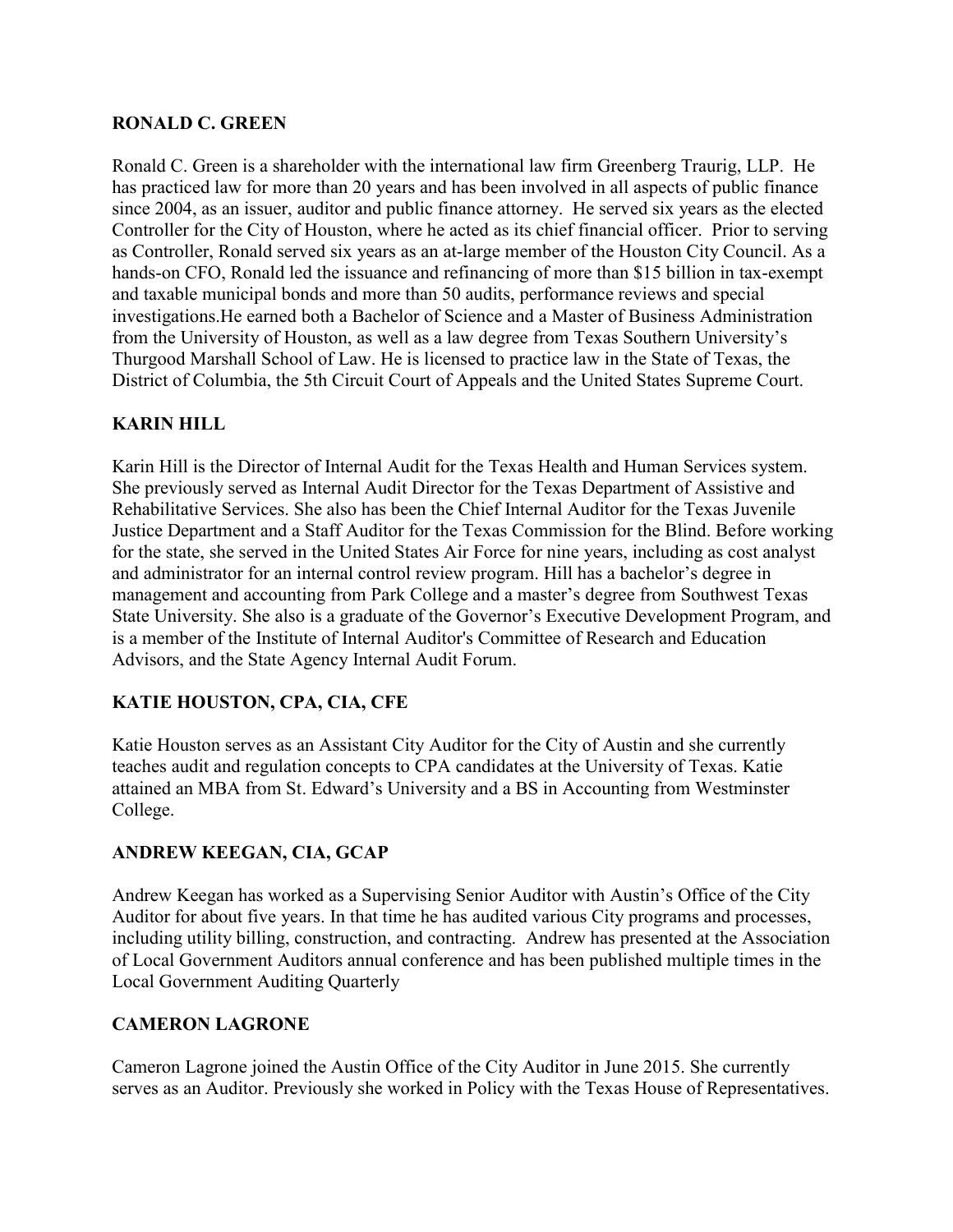She holds a Master's Degree in Public Affairs from the University of Texas at Austin and a BA in Anthropology from Baylor University.

## **KATHIE L. MCGRANE**

Kathie McGrane is a Training Administrator in the Learning Center for the U.S. Government Accountability Office. Her primary role is within the Leadership and Executive Development program where she manages leadership classes that are delivered via a virtual online classroom. She also manages a leadership development cohort training. In addition, she serves as a facilitator-instructor for the virtual leadership classes. She is a certified coach in emotional intelligence and an OPM-certified trainer in employee engagement. Presently, she is working on designing webinars on the topic of leading virtual teams. She received her Master of Arts degree in Organizational Leadership from Regent University and her Bachelor of Science in Human Development from Penn State University. Her passion is leadership and developing people to help them reach their full potential.

# **STEPHEN L. MORGAN, CIA, CGAP, CGFM, CFE, MPA, BA**

Mr. Morgan is currently the President of Excellence in Government Accountability and Performance Practices, a company that specializes in training government auditors and managers. Mr. Morgan is the former city auditor of Austin, Texas, who directed a full scope audit office that conducts performance audits, fraud investigations, and consulting engagements. Before joining the City Auditor's Office, Mr. Morgan was an evaluator in the U.S. Government Accountability Office's National Productivity Group. For over 25 years, Mr. Morgan has provided training course design and delivery in performance measurement, management, and auditing. Most recently, Mr. Morgan was elected to the IIA's American Hall of Distinguished Audit Practitioners. He is also the co-author of five books including "Performance Auditing: Measuring Inputs, Outputs, and Outcomes."

## **TERRI RIVERA RUSSELL**

Terri Rivera Russell is the Managing Director for the Government Accountability Office (GAO), Professional Development Program (PDP) and a member of the agency's Executive Resource Board (ERB). The Professional Developmental Program provides developmental experiences and training for entry level analyst staff and administrative support staff. Terri also has responsibility for managing GAO's Student Intern Program. Terri joined GAO in 1991 as a Presidential Management Intern in the Dallas Field Office. After working on housing and community development issues, Terri was promoted and transferred to GAO headquarters. Terri was reassigned to the Physical Infrastructure team and in 2002, rejoined the Dallas Office. From 2003 through 2005, she served as the Central Region PDP Advisor. She was promoted to the position of Assistant Director in Field Operations where she was responsible for management of the Atlanta Field Office. She served as the Field Office's East Region Director before returning to headquarters to assist in managing the PDP program.

Terri earned a bachelor's degree in Curriculum and Instruction in 1988 from Texas A&M University. She is a Public Policy and International Affairs (PPIA) Fellow and obtained a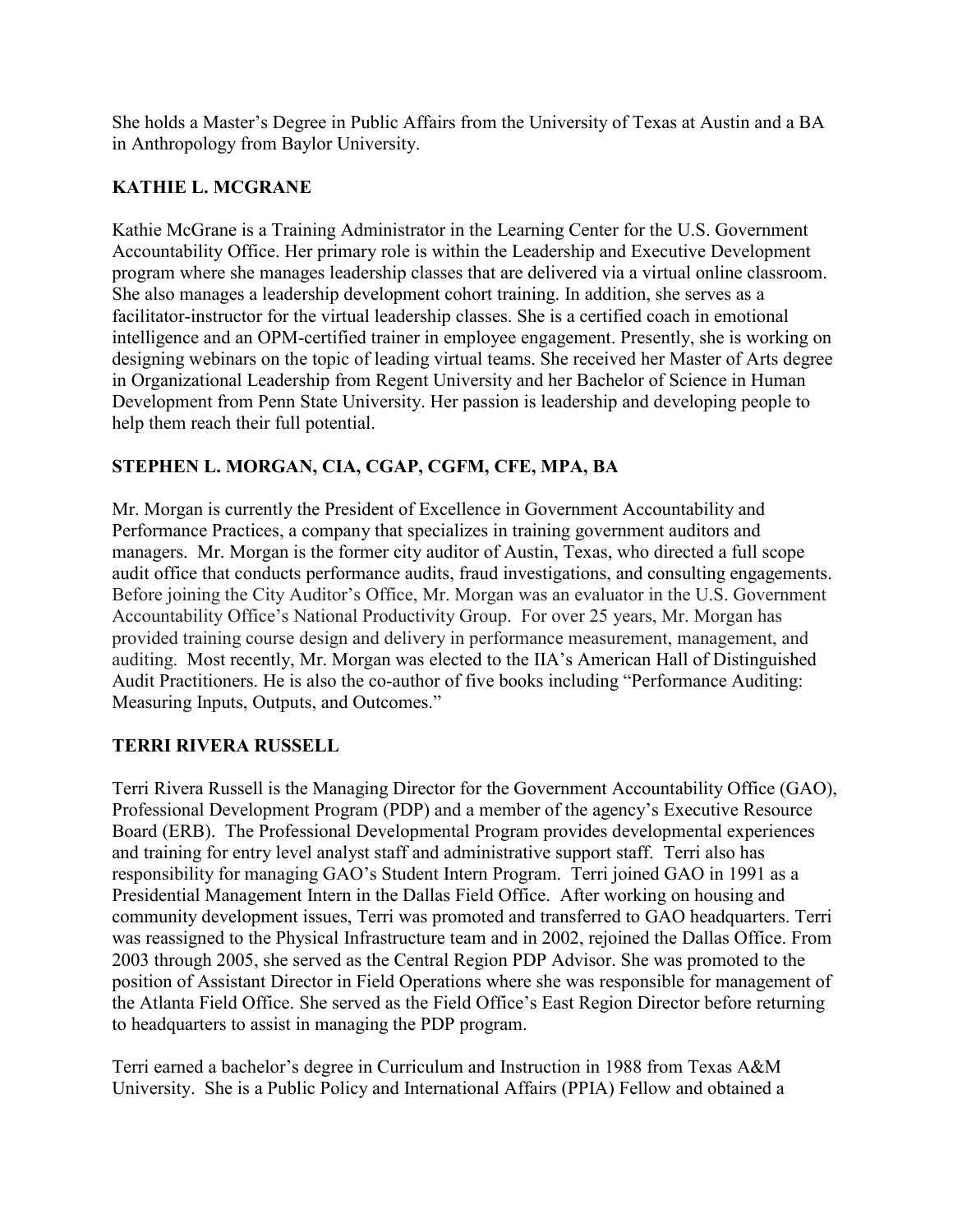master's degree in Public Administration in 1991 from the Lyndon B. Johnson School of Public Affairs at the University of Texas at Austin

## **CHARLES SMITH**

Charles Smith was selected by Governor Greg Abbott to serve as the Texas Health and Human Services Executive Commissioner for the Health and Human Services Commission effective June 1, 2016. Smith most recently was the Health and Human Services Chief Deputy Executive Commissioner. During his tenure at HHSC, Smith has worked to improve the agency's efficiency and accountability to Texas citizens. Smith previously served as deputy for child support at the Office of the Attorney General from 2013-2015. He was responsible for the overall delivery of child support services performed by the division's 2,700 employees. Smith began his career in the Attorney General's office as a volunteer in the Child Support Division in 1988 and attained positions of increasing responsibility during his 26 year career within the division. Smith served as the division's Deputy Director from 2004-2013 overseeing field operations. His work in this area has earned him multiple awards throughout his career, and under Smith's leadership the Texas Child Support Division was recognized as the most efficient and effective program in the nation for two years in a row. He received his BA in Psychology from Texas Tech.

## **KATHLEEN TIGHE**

On March 17, 2010, Kathleen S. Tighe was sworn in as the inspector general of the U.S. Department of Education. Prior to taking the helm at ED's Office of Inspector General (OIG), she was the deputy inspector general of the U.S. Department of Agriculture. From 1995 to 2005, she served as counsel to the inspector general at the General Services Administration (GSA) and, before that, as an assistant counsel for the GSA Office of Inspector General. Ms. Tighe has played an active role in the operations of the Council of the Inspectors General on Integrity and Efficiency (CIGIE), the umbrella organization for all Federal inspectors general. She is a member of the CIGIE Executive Council, the Audit Committee, and the Information Technology Committee, which she chaired from 2013 to 2017. She is also a member of the Comptroller General's Domestic Working Group.

She earned her law degree with honors from George Washington University (J.D., 1983) and a master's degree in International Relations from American University (M.A., 1979). Ms. Tighe graduated with distinction from Purdue University (B.A., 1976), where she was a member of Phi Beta Kappa.

## **WILLIAM J. WHITE JR.**

William (Bill) J. White Jr. has devoted over 27 years to public service, with an emphasis on human capital and strategic management initiatives. In September 2015, Bill was selected as the Chief Human Capital Officer at the Government Accountability Office (GAO). In this role, he leads and directs the GAO's talent management efforts to acquire and retain a high-performing diverse workforce that helps the Congress address current and emerging challenges to the wellbeing and financial security of the American people.